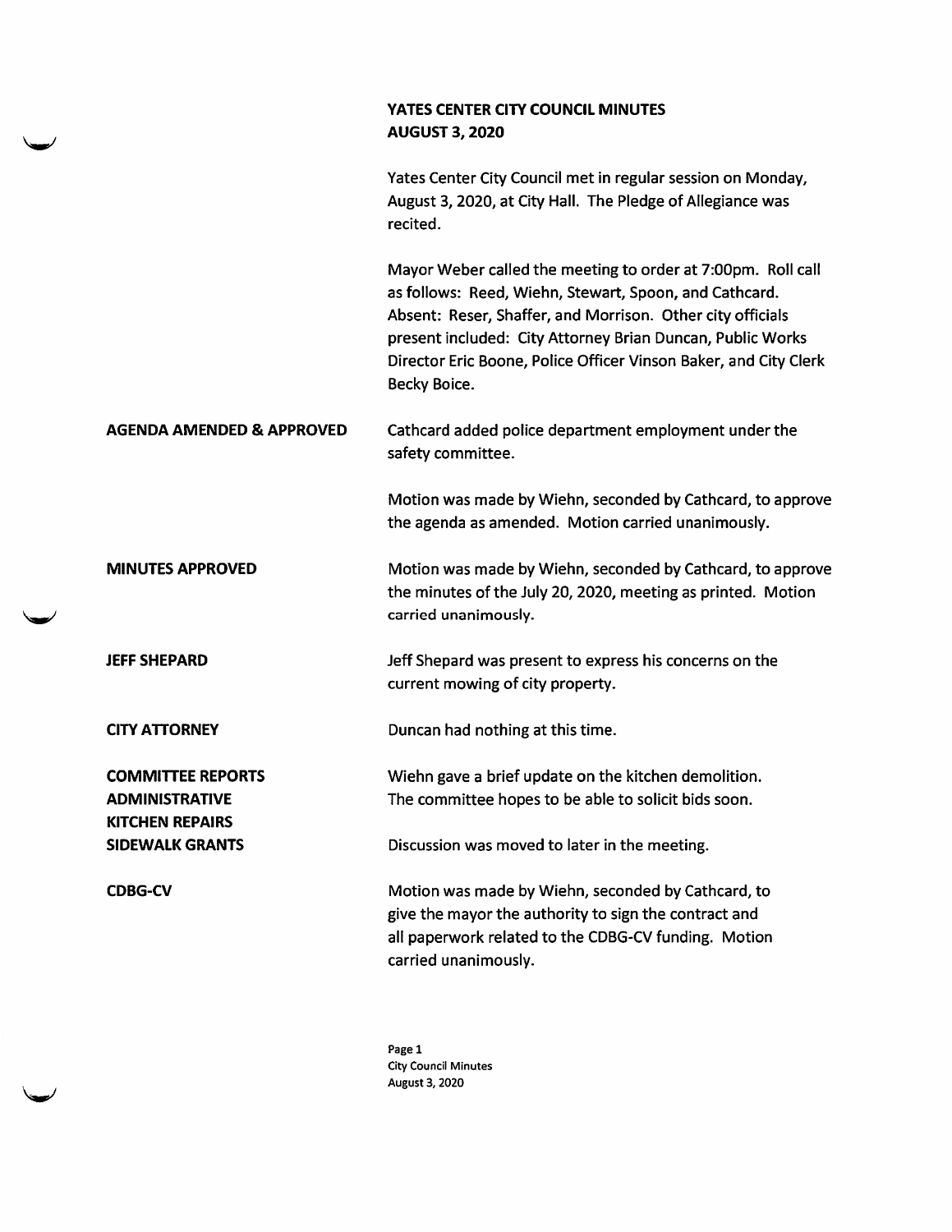|                                              | The administrative committee to have more information<br>on the CDBG-CV process at the next meeting.                                                                                                                                                                                                             |  |
|----------------------------------------------|------------------------------------------------------------------------------------------------------------------------------------------------------------------------------------------------------------------------------------------------------------------------------------------------------------------|--|
| <b>VARIANCE WORKSESSION</b>                  | Cathcard tabled until the next meeting.                                                                                                                                                                                                                                                                          |  |
| <b>SAFETY</b>                                |                                                                                                                                                                                                                                                                                                                  |  |
| <b>GAULDING RESIGNATION</b>                  | Cathcard presented a resignation from Bob Gaulding as<br>the Yates Center Volunteer Fire Department Chief.                                                                                                                                                                                                       |  |
| <b>PAASCH RESIGNATION</b>                    | Cathcard presented a resignation from Andrew Paasch as<br>a city police officer.                                                                                                                                                                                                                                 |  |
|                                              | Weber accepted the resignations from Gaulding and<br>Paasch.                                                                                                                                                                                                                                                     |  |
| <b>ORDINANCE NUMBER 1137</b>                 | Duncan presented Ordinance Number 1137 for approval;<br>AN ORDINANCE AMENDING CITY CODE SECTION 7-206 TO<br>ACCOUNT FOR ANNUAL PERMITS; RESTRICT BURNING DURING<br>CERTAIN HOURS; AND REQUIRING PERMIT HOLDER TO CALL<br>DISPATCH AND INFORM THEM OF WHAT IS BEING BURNED AND<br><b>HOW LONG BURN WILL TAKE.</b> |  |
|                                              | Motion was made by Cathcard, seconded by Wiehn, to adopt<br>Ordinance Number 1137 as presented. Motion carried<br>unanimously.                                                                                                                                                                                   |  |
| <b>PUBLIC WORKS</b><br><b>ST TRUCK TIRES</b> | Spoon presented bids for four tires for the street<br>department one ton:                                                                                                                                                                                                                                        |  |
|                                              | YC Tire & Auto<br>188.95 each                                                                                                                                                                                                                                                                                    |  |
|                                              | <b>C&amp;N Tire</b><br>188.00 each                                                                                                                                                                                                                                                                               |  |
|                                              | 180.15 each<br><b>SEK Coop</b>                                                                                                                                                                                                                                                                                   |  |
|                                              | Motion was made by Spoon, seconded by Wiehn, to purchase<br>the tires from SEK Coop for 720.60. Motion carried<br>unanimously.                                                                                                                                                                                   |  |
| STREET CUTTING PERMIT                        | Discussion was held on changes needing to be made on the<br>street cutting ordinance regarding cost and procedures. It was<br>the consensus of the council to have Duncan prepare an<br>amendment to the current ordinance.                                                                                      |  |
|                                              | Page 2<br><b>City Council Minutes</b><br>August 3, 2020                                                                                                                                                                                                                                                          |  |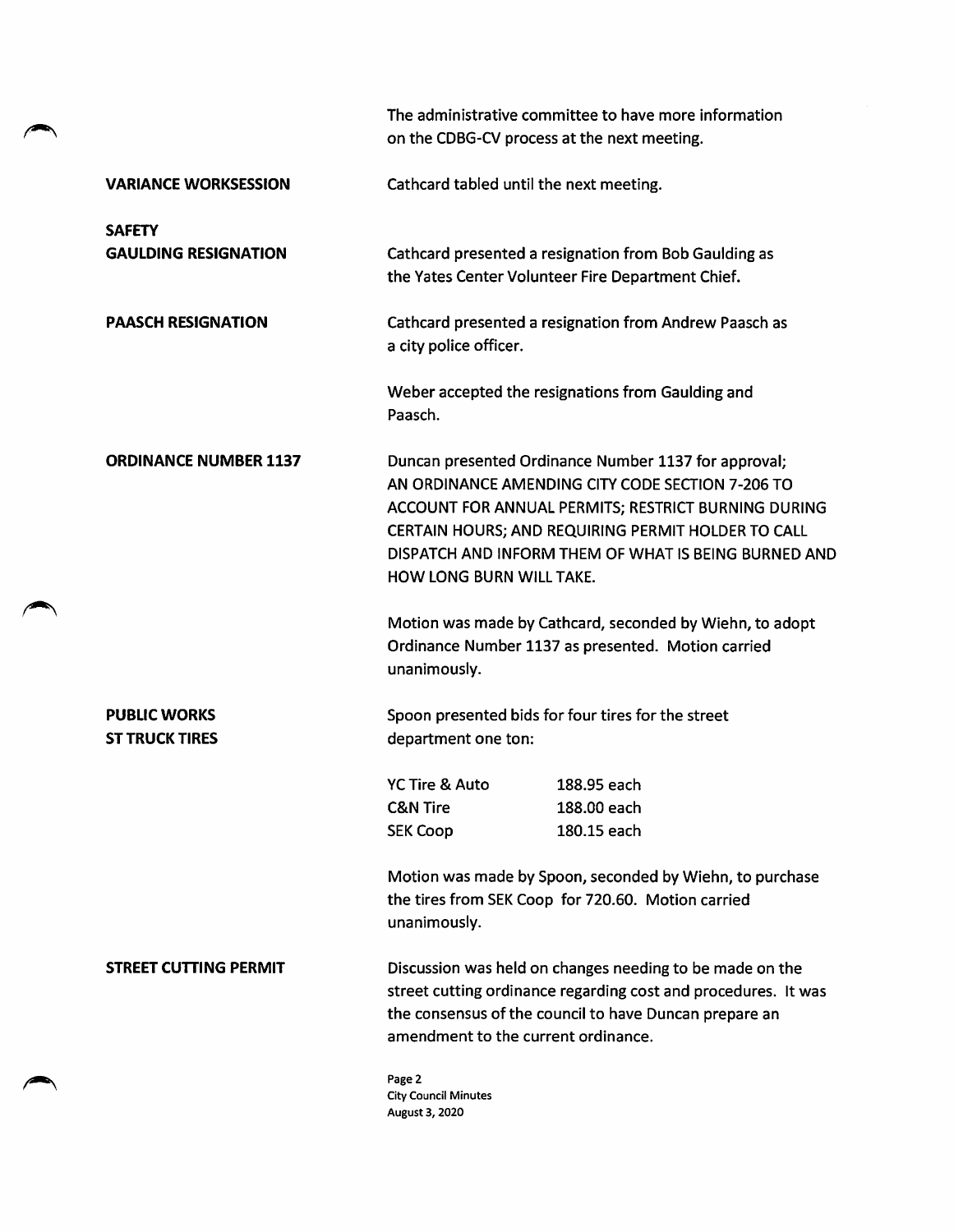LASER LEVEL **Spoon presented bids for a rotary laser level for the street** department:

| <b>Superior Building Supply</b> |        |
|---------------------------------|--------|
| DeWalt                          | 675.00 |
| CST Berger                      | 795.00 |
| <b>Bosch</b>                    | 565.00 |
|                                 |        |
| Home Depot                      |        |
| Johnson                         | 622.86 |
| DeWalt                          | 499.00 |
| Menards                         |        |
| Johnson                         | 622.11 |
| Lowes                           |        |
| Bosch                           | 549.00 |
|                                 |        |
| Grainger                        |        |
| DeWalt                          | 633.00 |

Motion was made by Spoon, seconded by Cathcard, to purchase a CST Berger level from Superior Building Supply not to exceed \$895.00. Motion carried with Wiehn abstaining.

SIDEWALK GRANTS Motion was made by Wiehn, seconded by Cathcard, to award a sidewalk grant to Kate Shepard in the amount of \$400.00. Motion carried unanimously.

> Motion was made by Wiehn, seconded by Cathcard, to award a sidewalk grant to Rachel & Jacob Morrison in the amount of \$677.50. Motion carried unanimously.

> Motion was made by Wiehn, seconded by Cathcard, to award a sidewalk grant to Justin Weston in the amount of \$750.00. Motion carried unanimously.

> Motion was made by Wiehn, seconded by Cathcard, to award a sidewalk grant to Dirk Sorenson in the amount of \$750.00. Motion carried unanimously.

Page 3 City Council Minutes August 3, 2020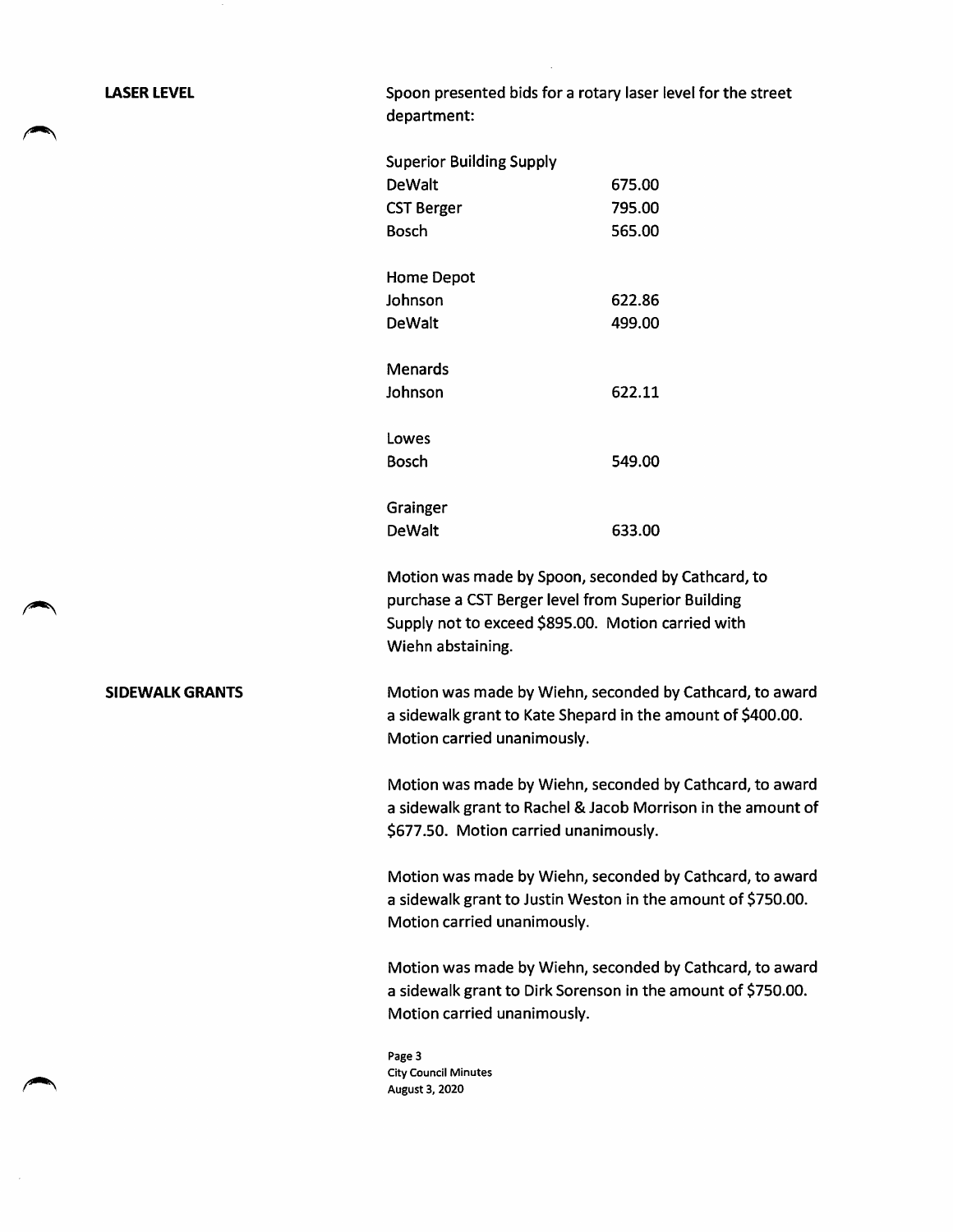Motion was made by WIehn, seconded by Reed, to award a sidewalk grant to RC Brown in the amount of \$750.00. Motion carried with Cathcard abstaining.

Motion was made by Wiehn, seconded by Reed, to award a sidewalk grant to Ben Weber in the amount of \$750.00. Motion carried unanimously.

Motion was made by Wiehn, seconded by Reed, to award a sidewalk grant to Glen Massoth in the amount of \$750.00. Motion carried unanimously.

PARKS & PUBLIC LANDS Wiehn gave a brief update on the pool construction.

CLAIMS & VOUCHERS Motion was made by Wiehn, seconded by Cathcard, to pay the claims and vouchers in the amount of \$186,483.69. Motion carried unanimously.

ADJOURNMENT Motion was made by Wiehn, seconded by Spoon, to adjourn. Motion carried unanimously and council adjourned at 8:20pm.

Benjamin / Weber, Mayor

ATTEST:  $\mu$ 

Wynord B Boice, City Clerk

Approved August 17, 2020

Page 4 City Council Minutes August 3, 2020